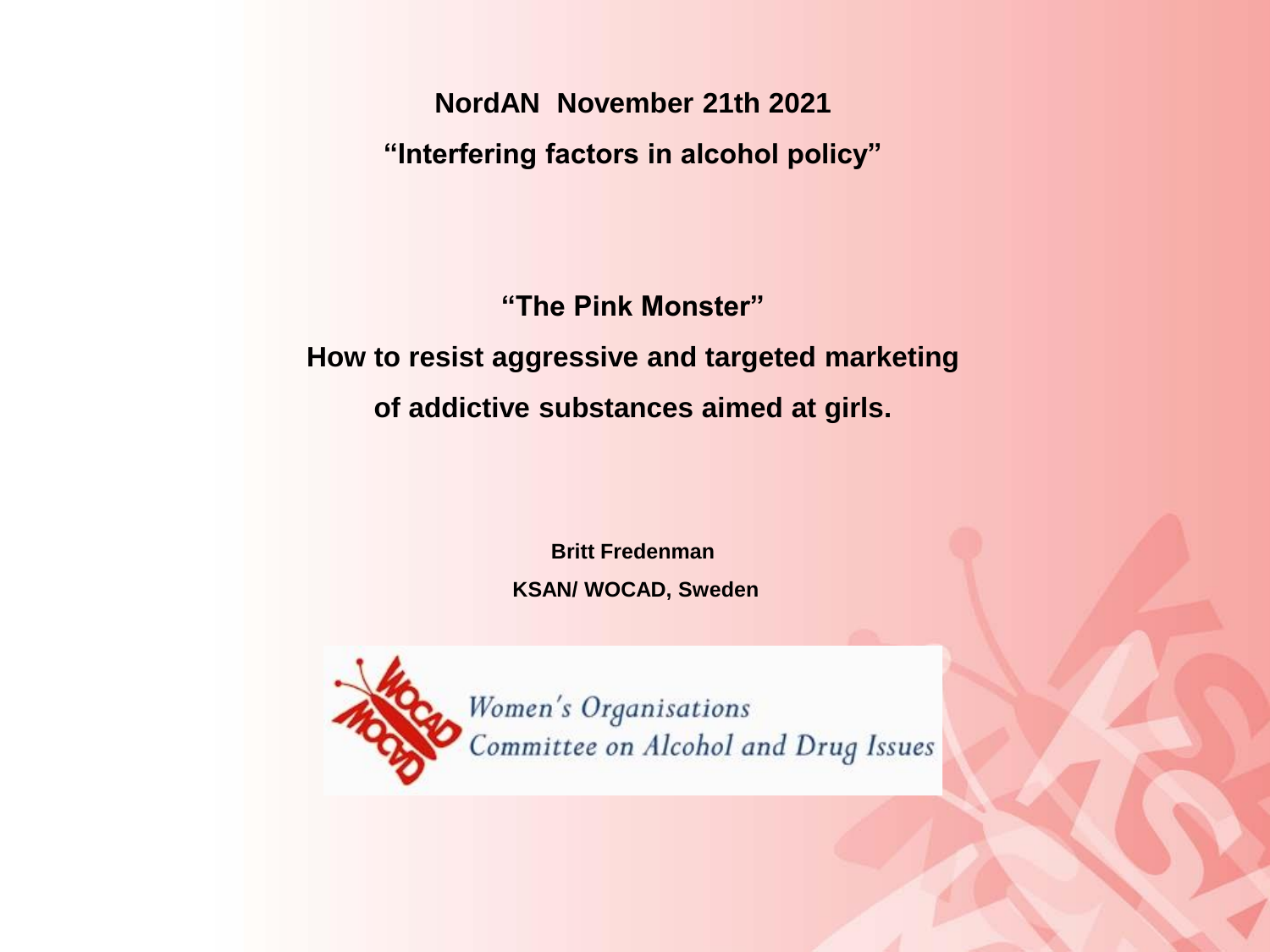

- 
- WOCAD/Women's Organisations Committee on Alcohol and Drug Issues is the Swedish women's organisations collaborating body for issues concerning alcohol, narcotics and addictive drugs founded in 1943. WOCAD's main work is preventive. Our target groups comprise girls and women.
- WOCAD is a politically independent and non-denominational organisation with 38 member organisations. WOCAD embraces a total of around 300,000 women.
- In 2021, NordAN Women's Section has its 15th anniversary. NordAN´s women's section was formed in 2006 by Sweden's WOCAD/ Women's Organisations Committee on Alcohol and Drugs Issues) and Finland's Women Together Against Addictions to encourage voluntary organisations to commit themselves more deeply towards issues pertaining to girls' and women's misuse and abuse of alcohol, addictive pharmaceuticals and drugs.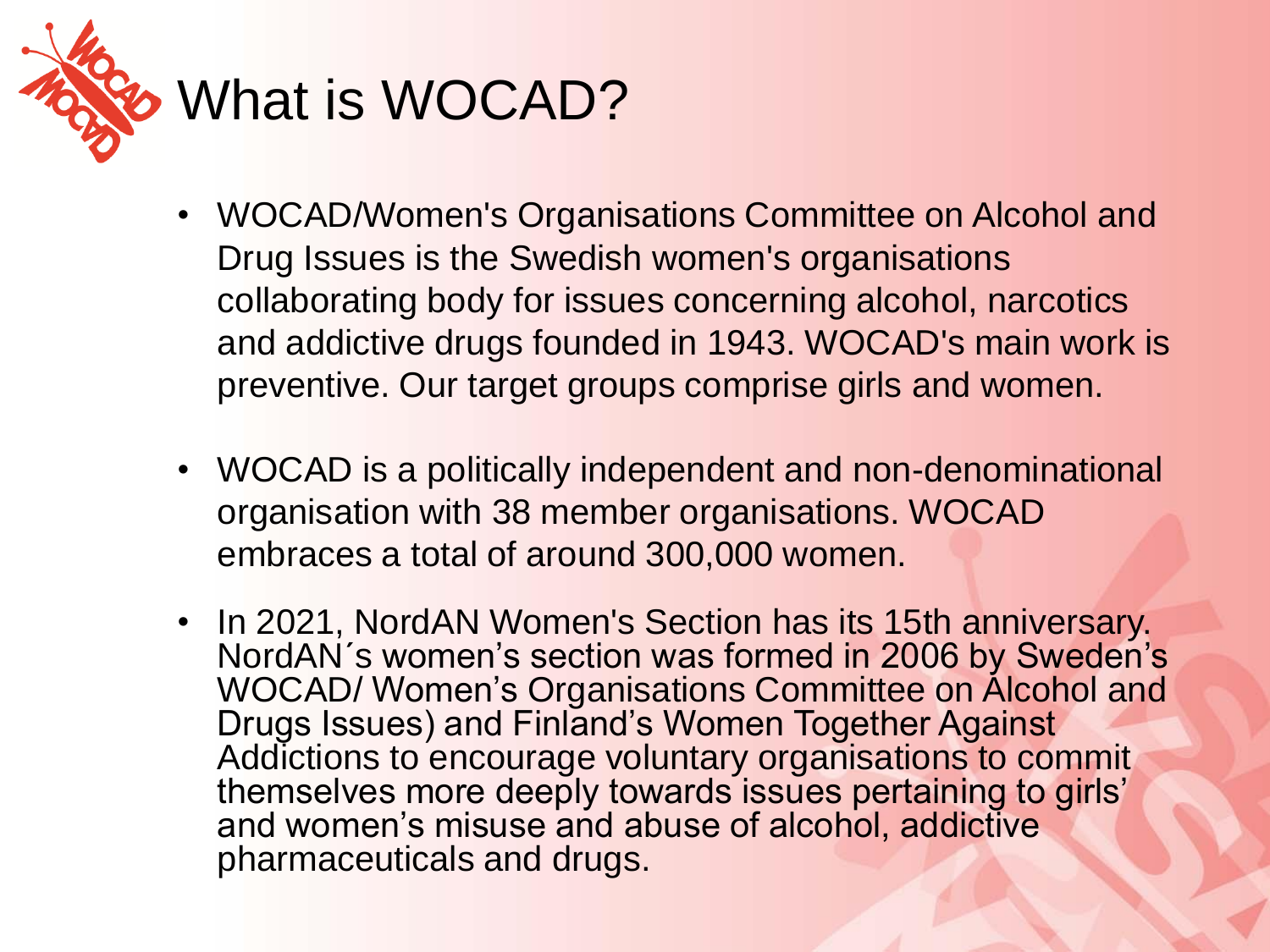

It is a violation of the law to consciously and systematically target advertising and marketing of addictive substances to children and young people.

It is an avalanche-like increase of the aggressive, intrusive and targeted marketing of products to girls from the industry of alcohol, tobacco, fitness doping and addictive substances, through traditional media outlets, as well as the internet and social media.

The cost of alcohol advertising in Sweden is now around 1 billion Swedish crones.

At the same time, the labelling informs us that smoking kills, alcohol is addictive, snus contains arsenic and internet drugs can be labelled as "not for human consumption".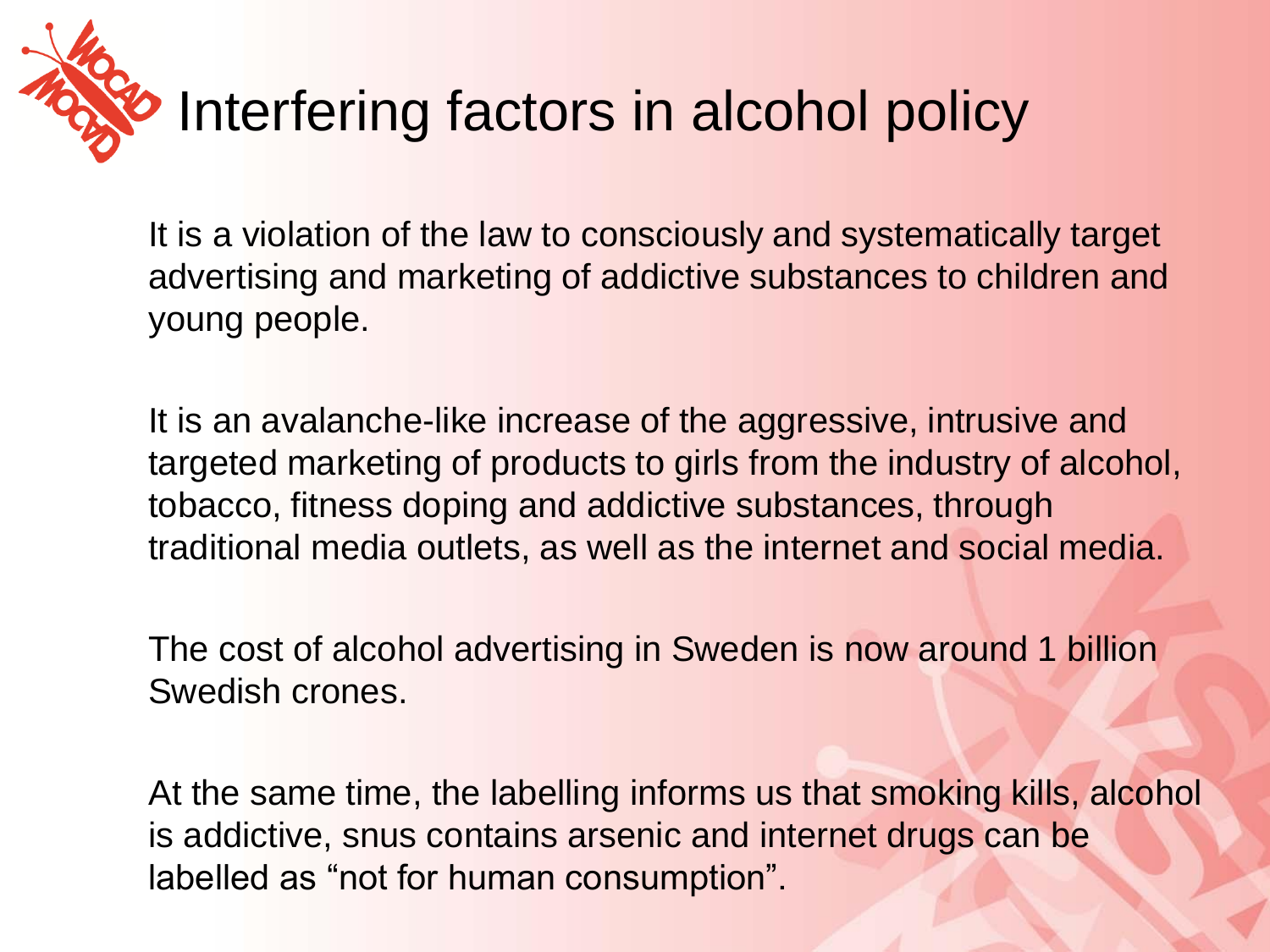

#### Chapter 7

Marketing of alcoholic beverages and alcoholic beverage-like preparations.

#### 1 §

When marketing alcoholic beverages or alcoholic beverage-like preparations to consumers, special moderation shall be observed. Advertising or other marketing measures may not be intrusive, outreach or encourage the use of alcohol. Marketing may not be specifically aimed at or portray children or young people under the age of 25. Law (2019: 345).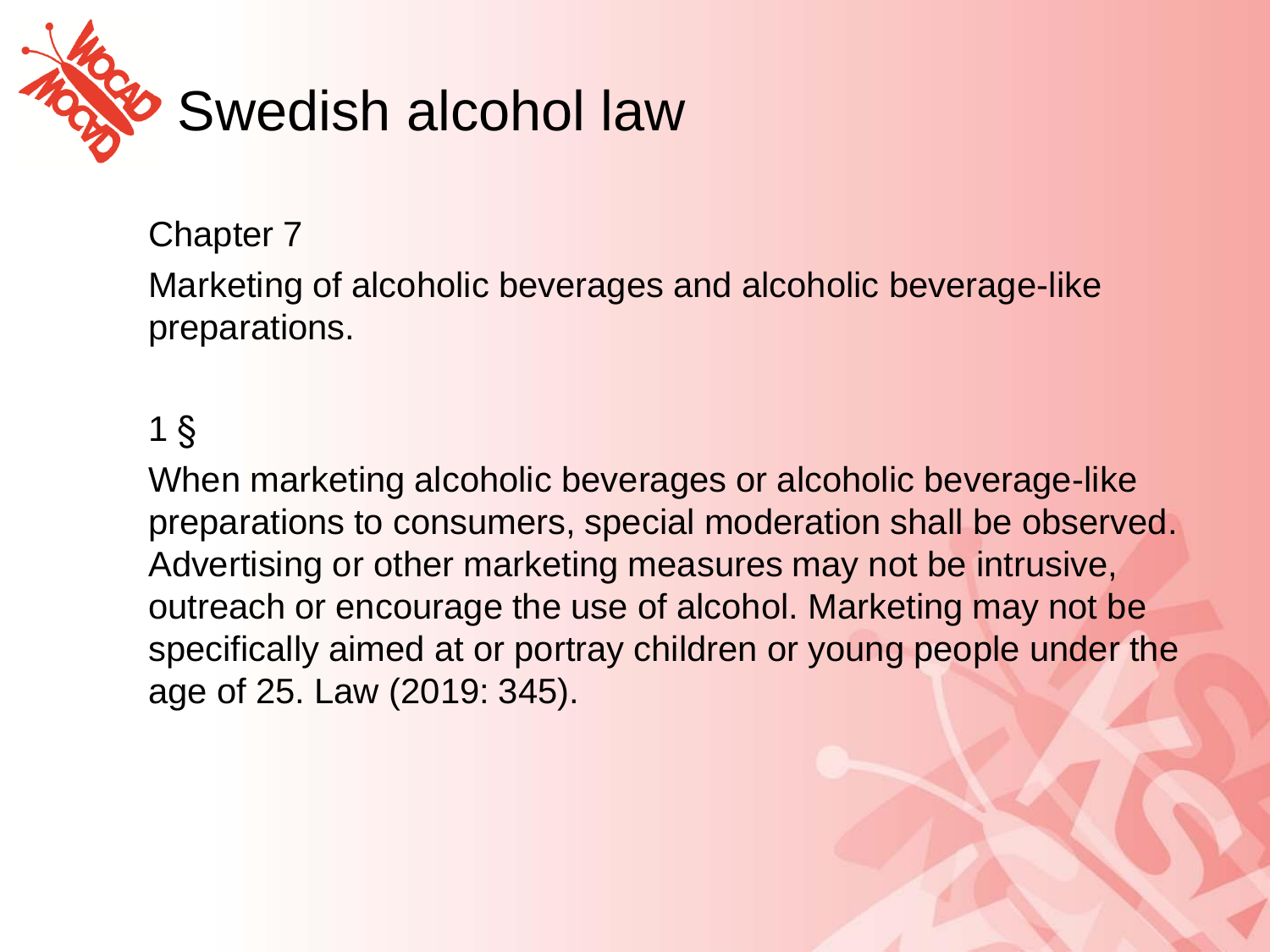

Article 33

Protection from harmful drugs. Governments must protect children from taking, making, carrying or selling harmful drugs.

UN Convention on the Rights of the Child has been a Swedish law since January 1th 2020.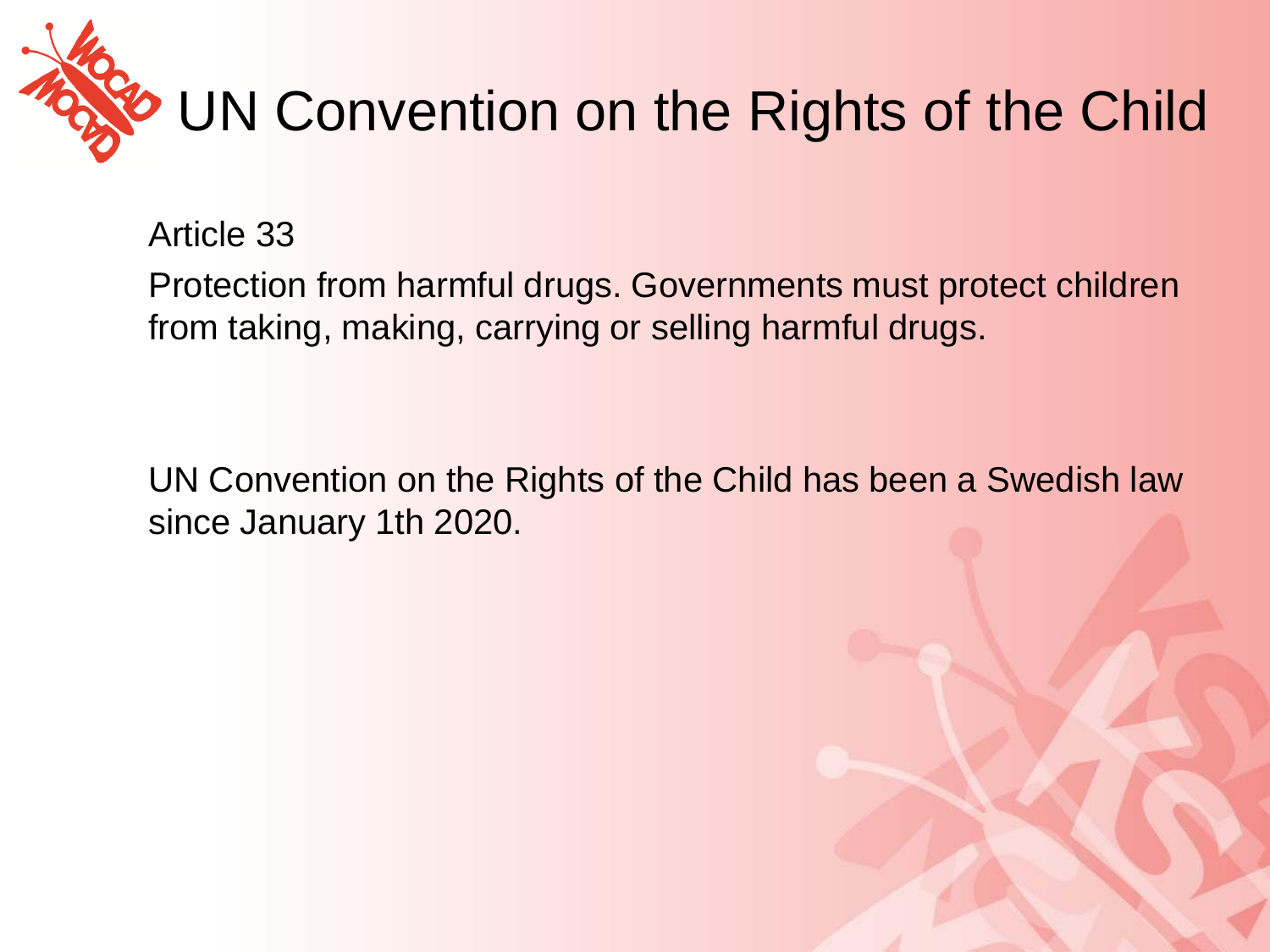

Aggressive marketing.

7 §

A trader may not use aggressive marketing.

Marketing is considered aggressive if it involves harassment, coercion, physical violence, threats or other aggressive means of pressure.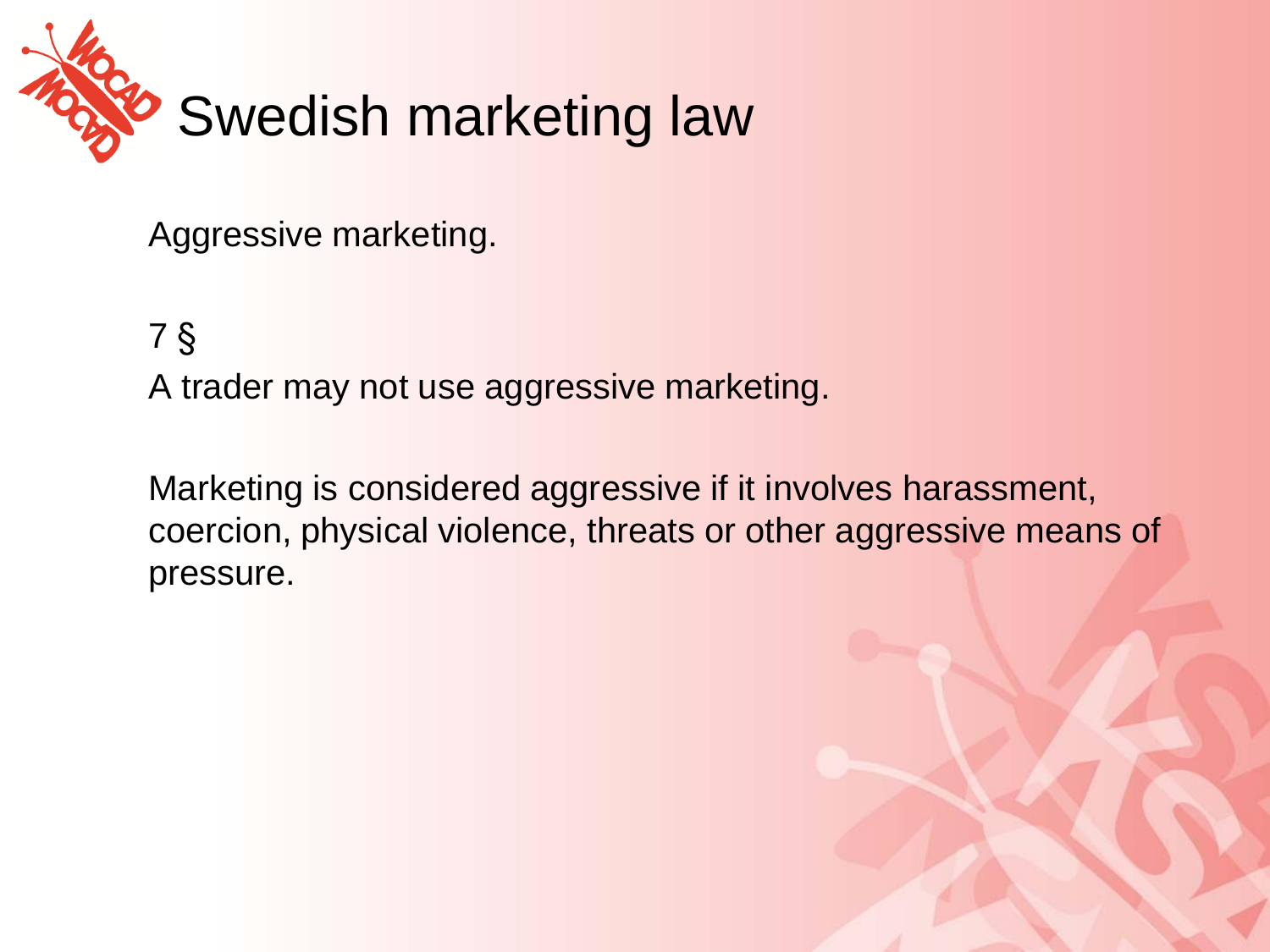

Both separately and together, they constitute protective legislation for children and young people. The protection of health, life and against exploitation for financial profit.

Protective laws for children and young people have been established out of necessity. There was a clear lack of adequate protection and it was necessary to improve legislation.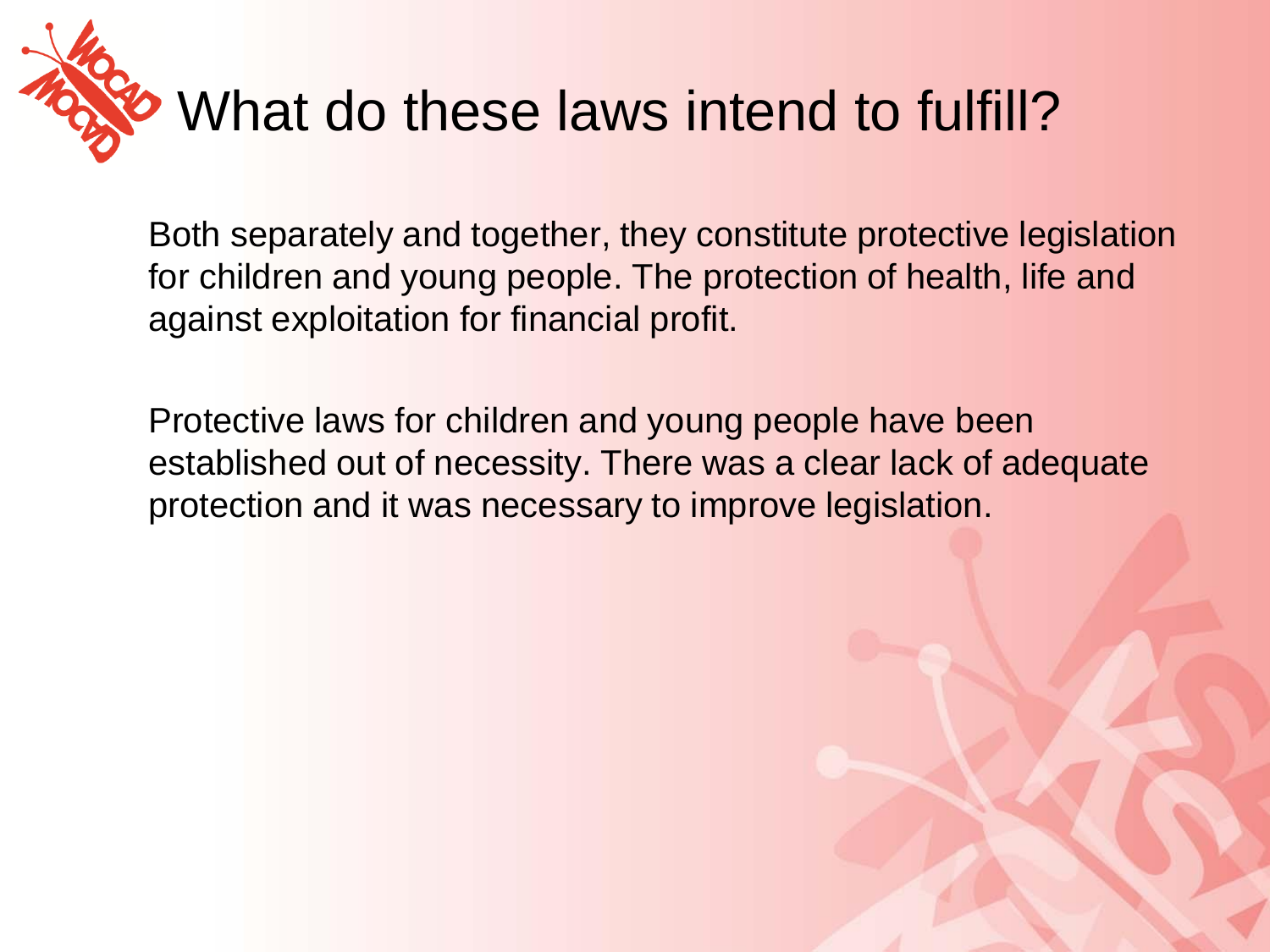# **To raise awareness about targeted** marketing towards girls/young women

Since 2008 WOCAD has taken active measures to counter the pursuit of girls / young women as the new target group as prospective consumers of addictive substances.

Pink cigarettes, raspberry flavoured snus, flowery beer cans, fitness enhancing products, legal and illegal internet drugs and a range of pharmaceutical products are all marketed under the guise of a successful, fun-filled, free life style.

By gaining increased awareness of the forces, mechanisms and purposes of aggressive marketing, girls / young women gain increased power to make healthy choices and find their own strength.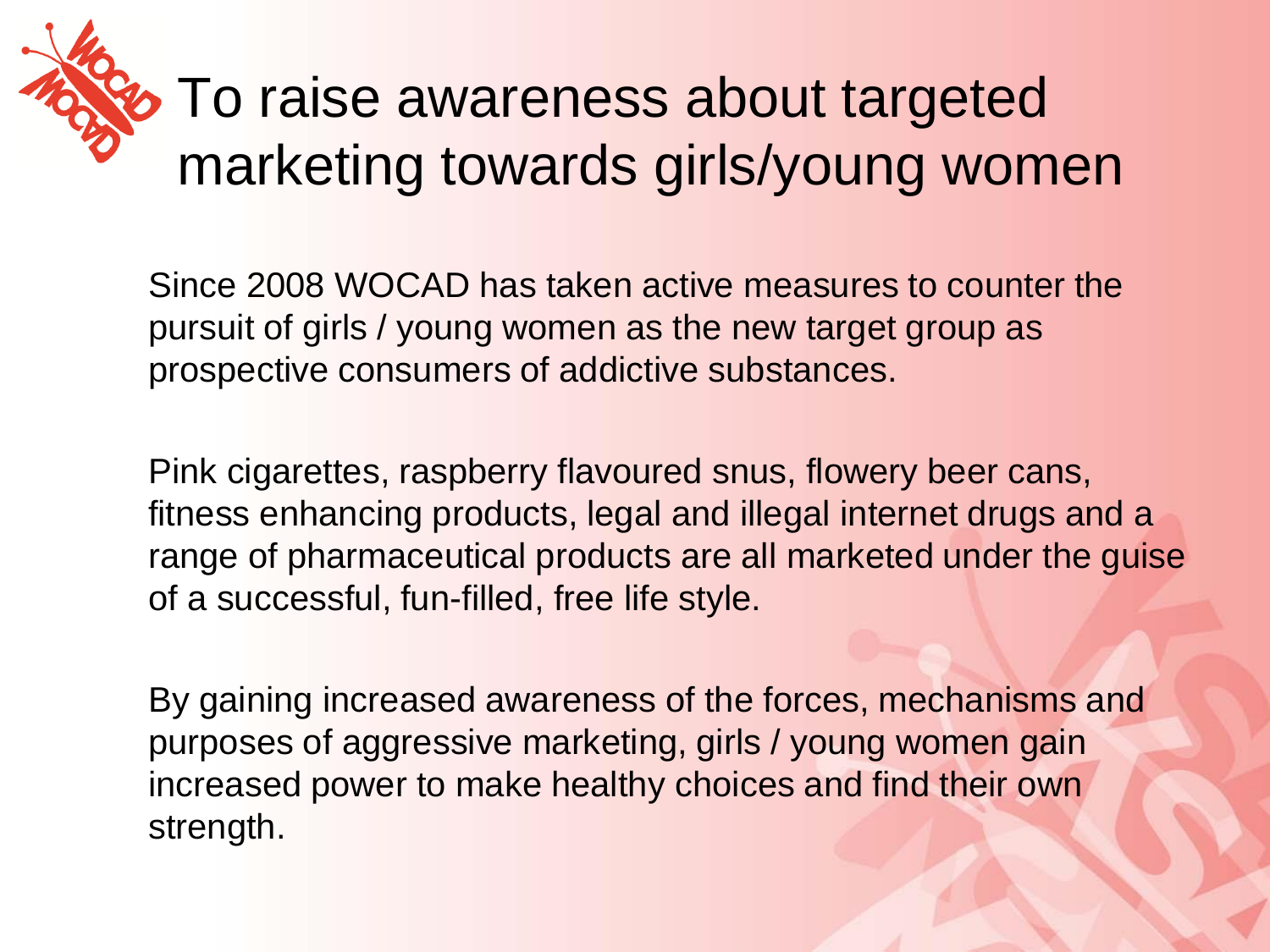

The tool is interactive method materials designed for girl group activities, which provides activities, knowledge, encourages reflection and helps to find health strategies that encourage participants to decide for themselves.

They can use their consumer power and refuse substances that are harmful to health.

As the most enlightened and money-rich generation ever, they can change and even stop the ongoing pursuit of new target groups.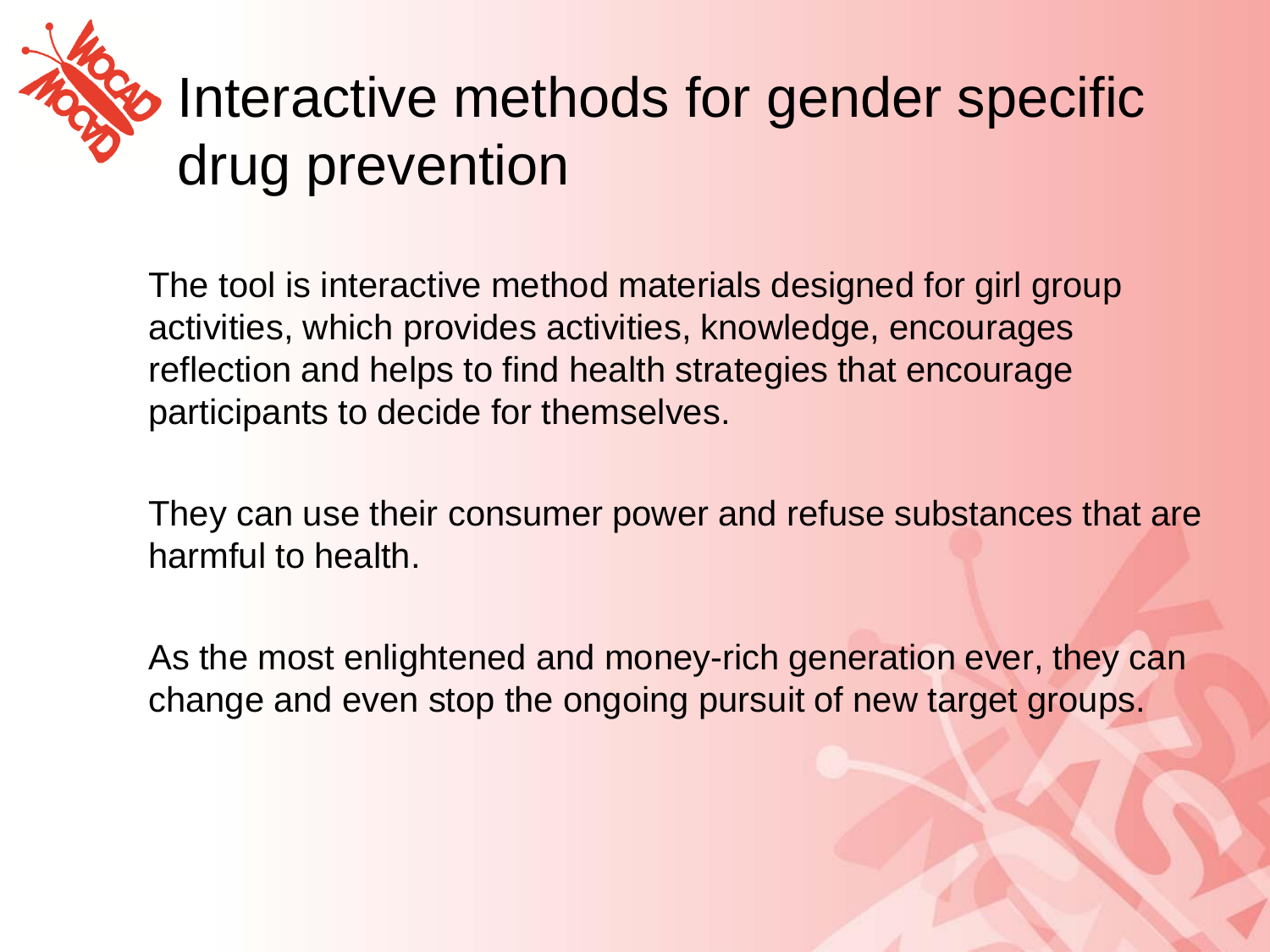

The Pink Monster is a tutorial guide book for inspiring girls to activities and reflection. It is intended for all who wish to develop girls' awareness of the power of marketing and its purpose; this includes teachers, guidance counselors, nurses, youth recreation leaders, women's associations, girl group leaders and many others.

The material includes value clarification exercises, interaction activities, and reflection on a range of themes such as; "The Beauty Ideal", "Success", "Solidarity and loneliness", "Masculinity and Femininity", "Gender discrimination", "Health", "Freedom of choice" and "Change"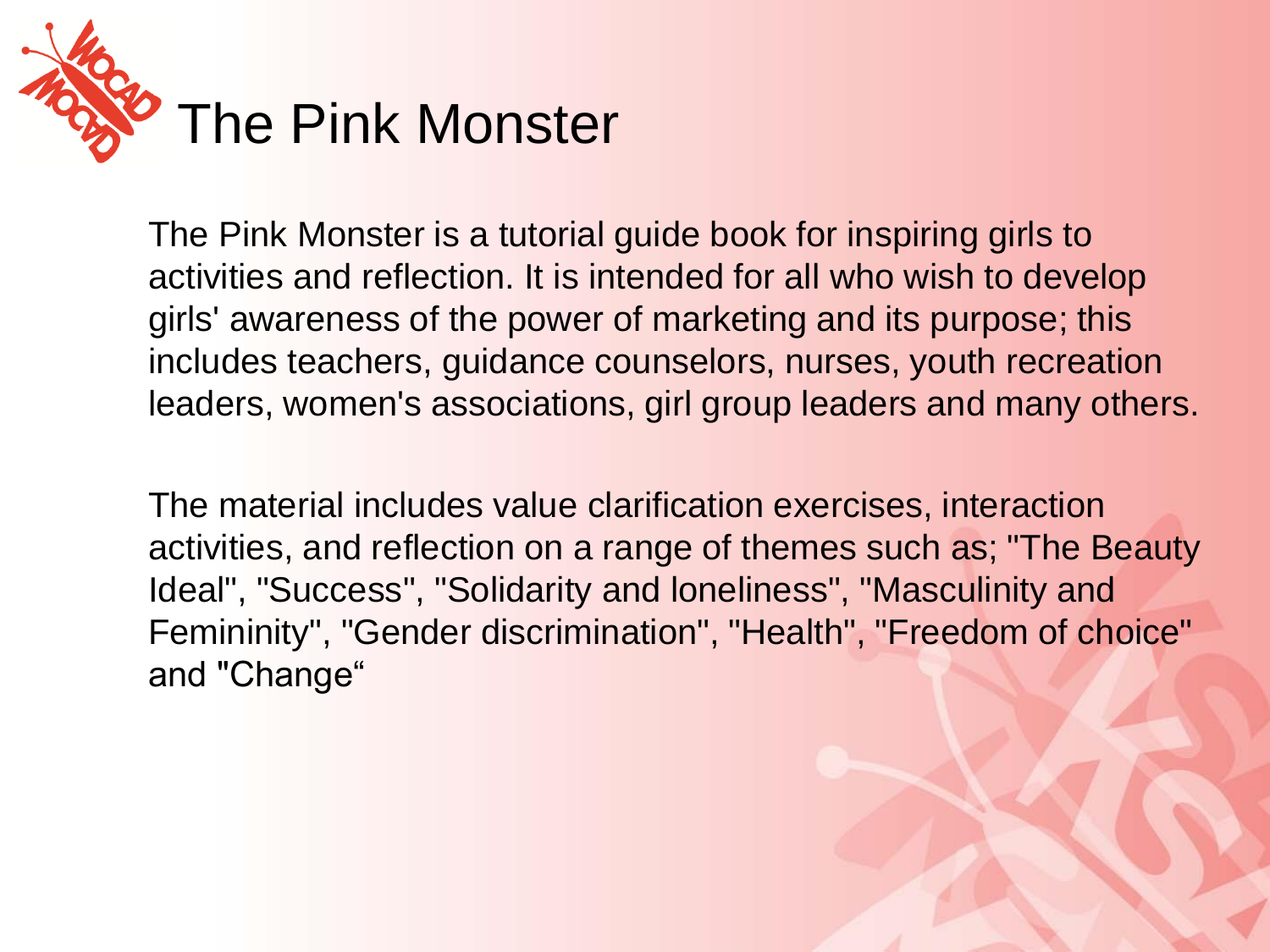

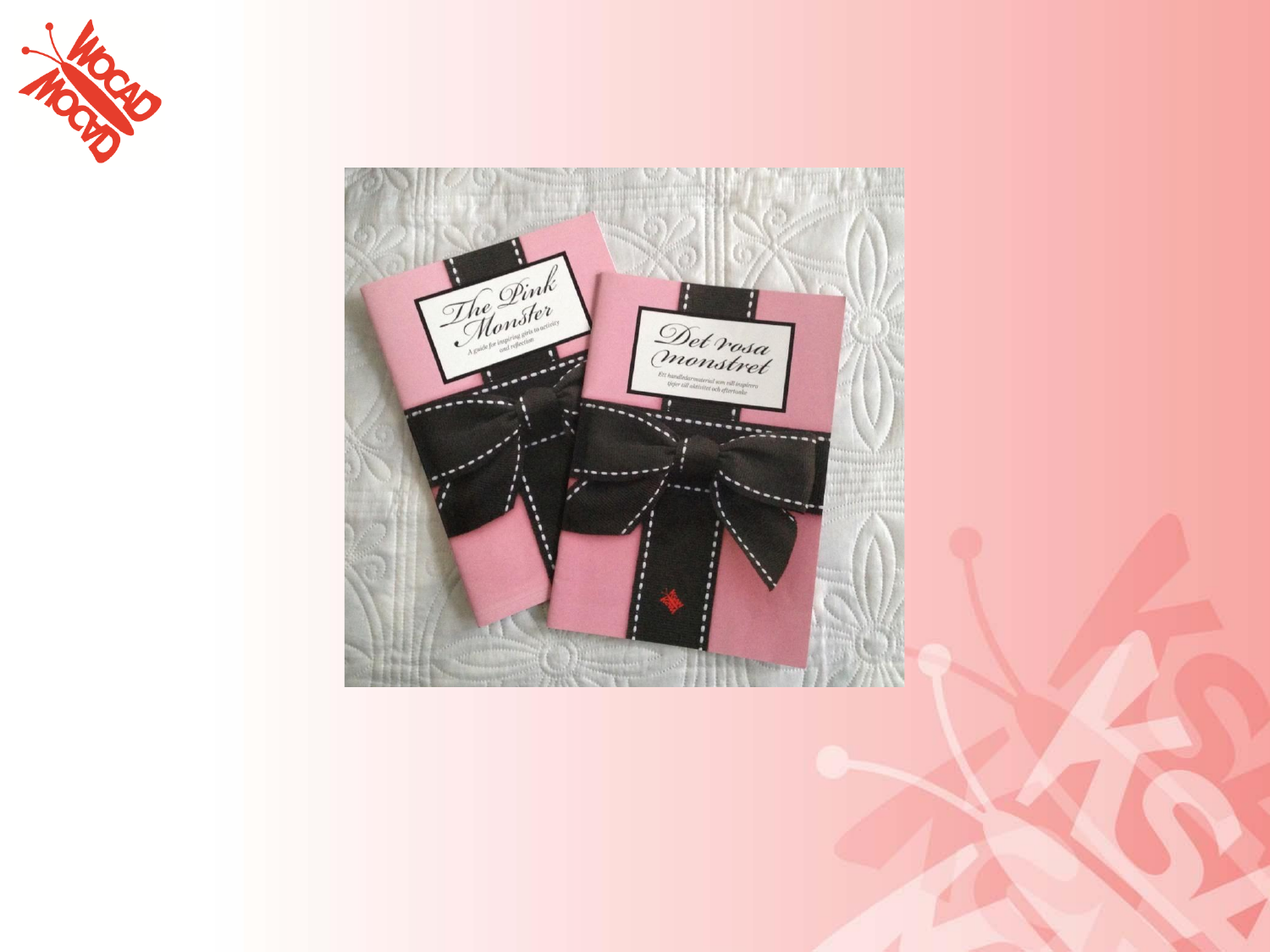### **Targeted marketing of tobacco and** alcohol to young women

-Increasing number of Swedish teenage girls are smoking.

- Aggressive marketing of tobacco targeted at young women.



-Seminars, newsletters, film, new material for girl groups.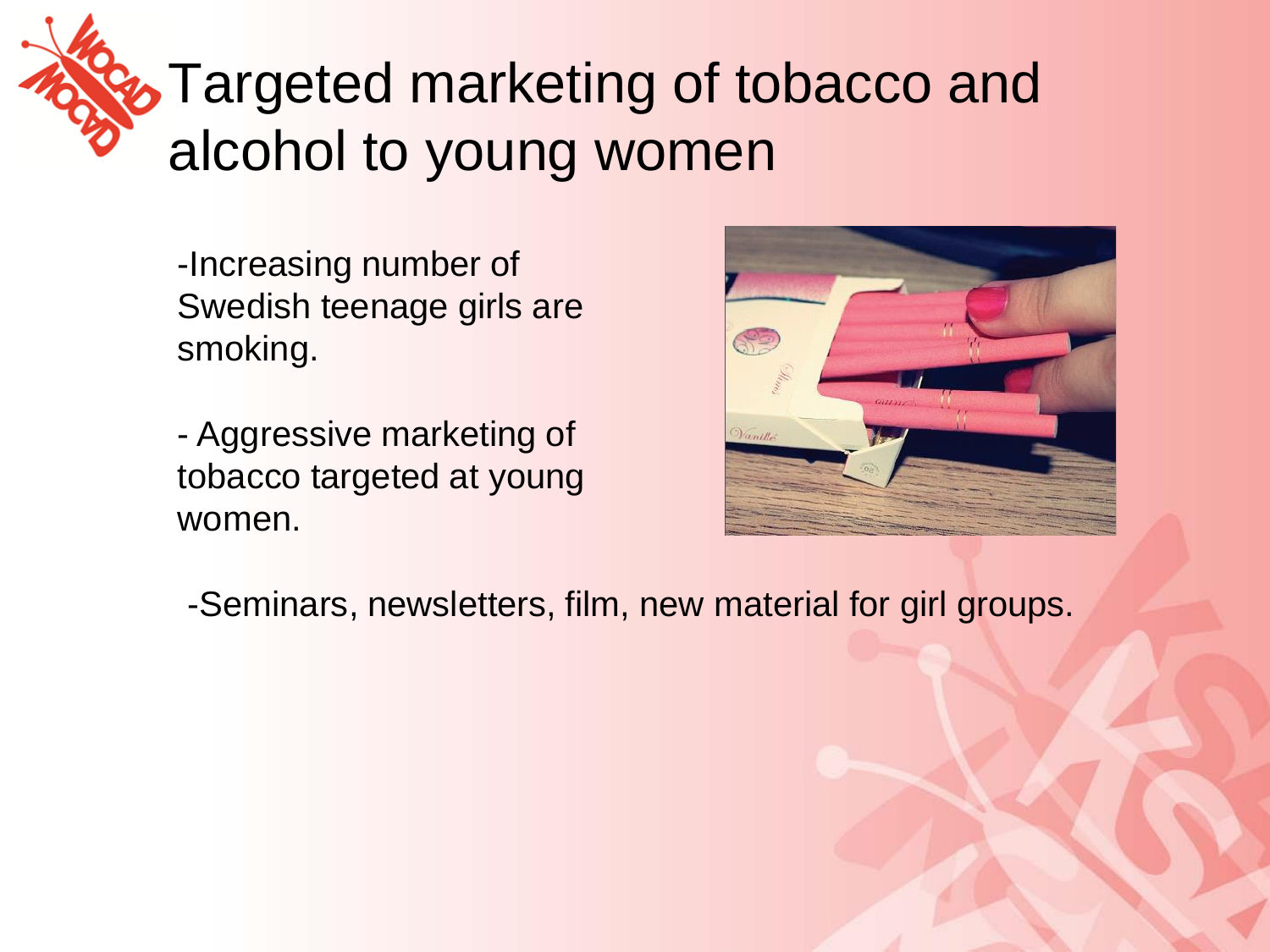

#### **The gender perspective of the alcohol industry**

- **Carlsberg UK has launched a low calorie, low alcohol drink for women.**
- David Scott, Carlsberg UK, said: "The drinks industry has largely ignored female consumers in the on-trade for a long time, which is criminal."

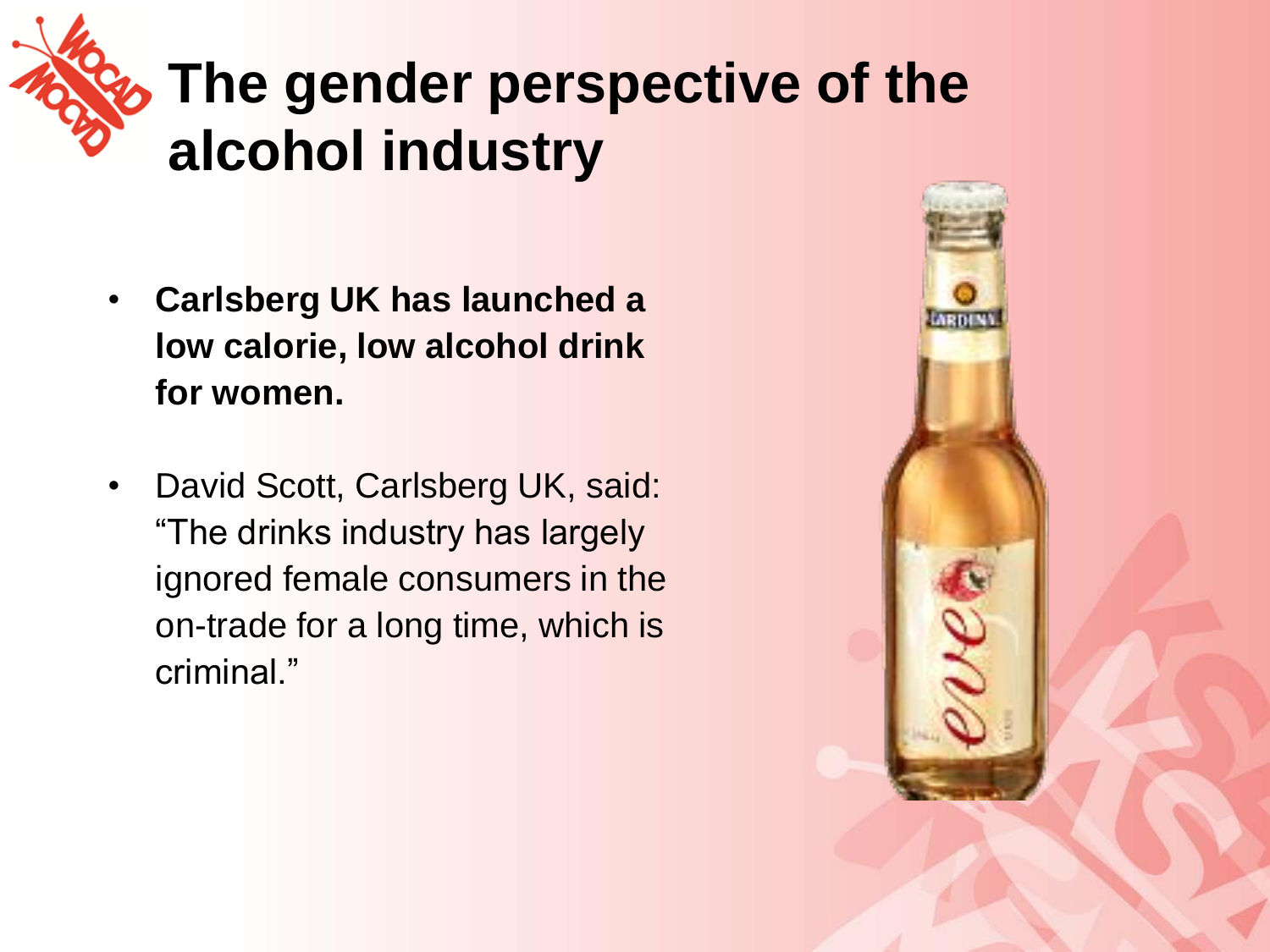

The producer describes this wine as:

"…the wine with the female touch…"

"… from practical to elegant…"

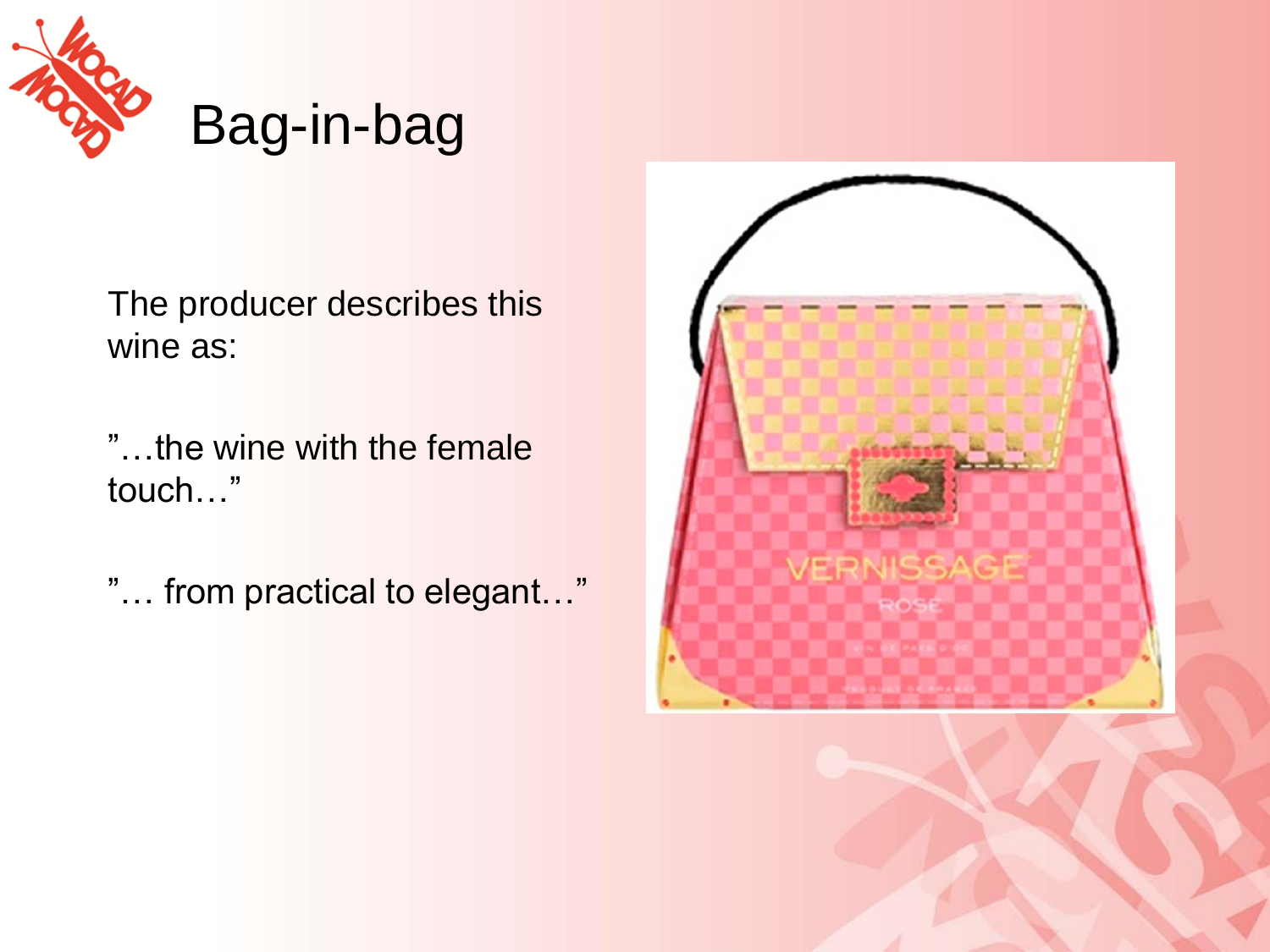

#### *b* Fitness doping – Legal or illegal highs

- **"Barbie-drugs"- young women using pills to loose weight and trying to look a certain way to fit a barbie doll image of sexiness and beauty.**
- **Clenbuterol is often referred to as the "size-zero-pill".**
- **Many of these pills have serious side effects, e.g. high blood pressure, constipation, anxiety, etc.**





Pictures from: http://se.clenbuteroldirect.com/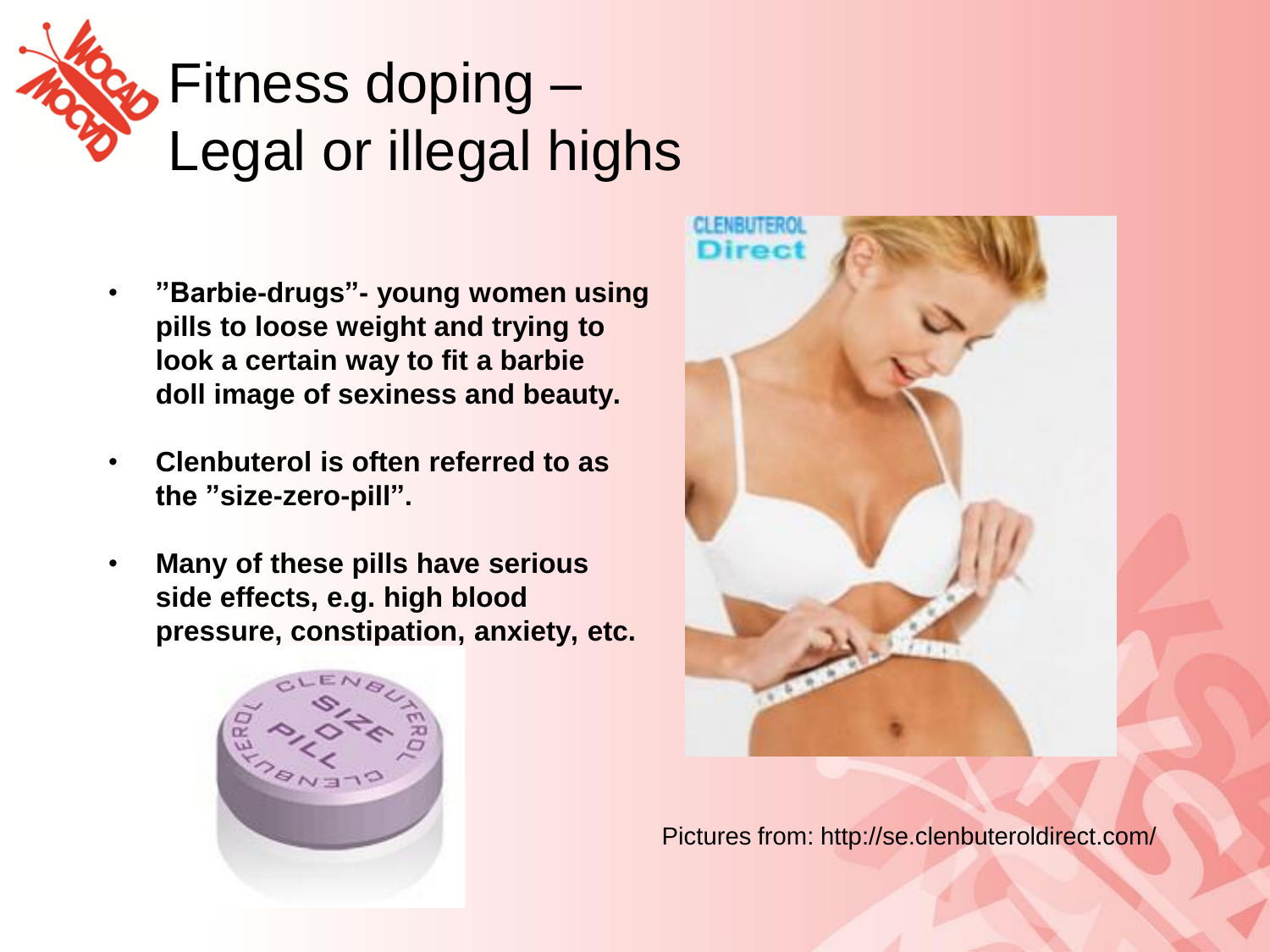



BellaNet National/ International

With members in Swedens 21 counties and in 17 other countries.

Sweden, Romania, Brazil, Iceland, Ecuador, Finland, Belarus, Denmark, USA, Norway, Netherlands, Portugal, Estonia, Latvia, Lithuania, Russia, Uganda and Canada.

Purpose:To strengthen, stimulate and develope methods for working with drug preventive girl groups.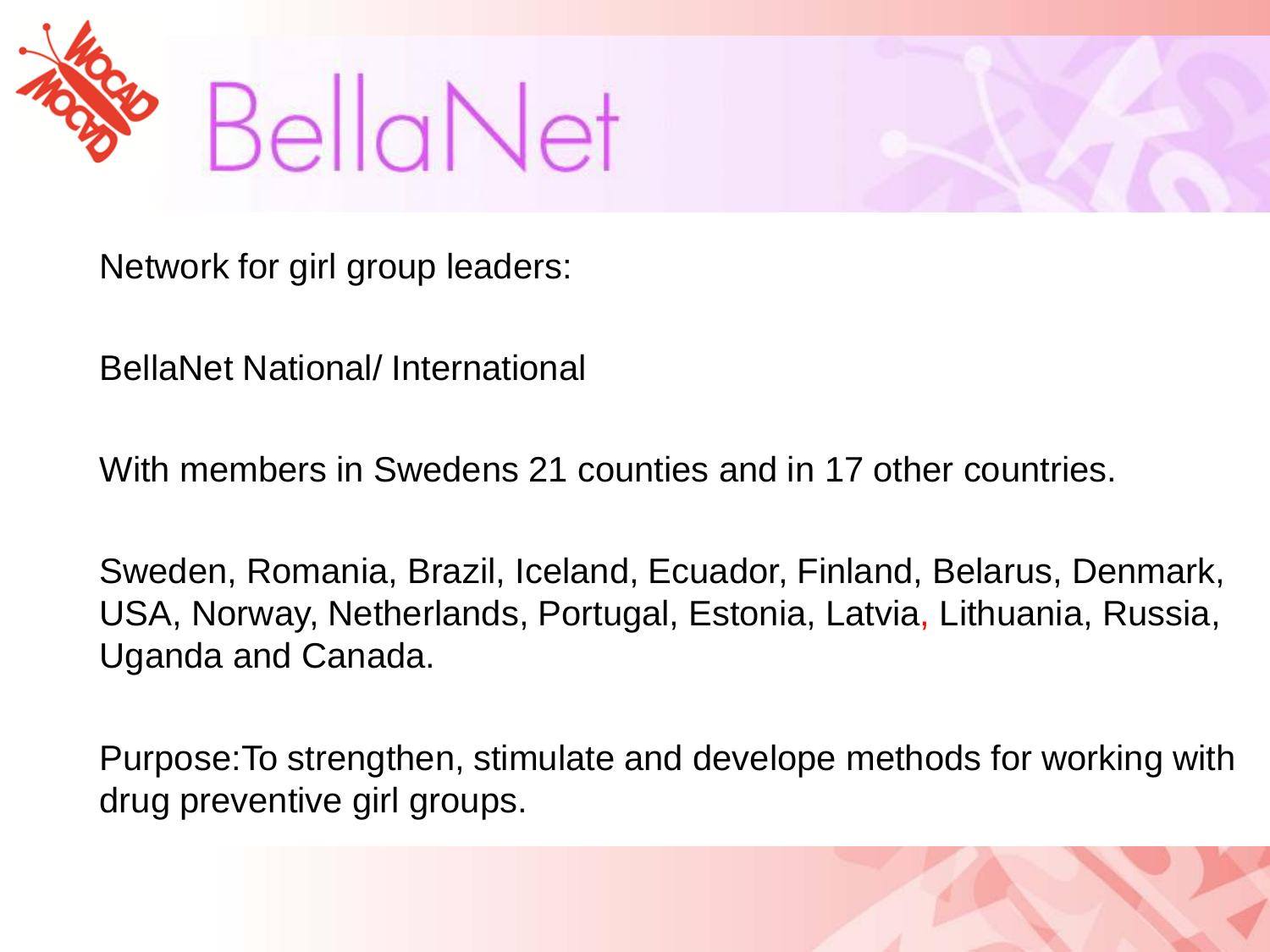

- The aggressive marketing of addictive substances to young people reaches the group of young people who in the same age group often are expecting their first or second child.
- The combination of alcohol and prescription drugs does not take into account the increased health risk of the elderly.
- Policymaking in its current form is outdated, it still does not protect children and young people from the influence of the industries.
- The industry should not participate in policy-making on alcohol and other drugs.
- Future policymaking has to include the cyber space.